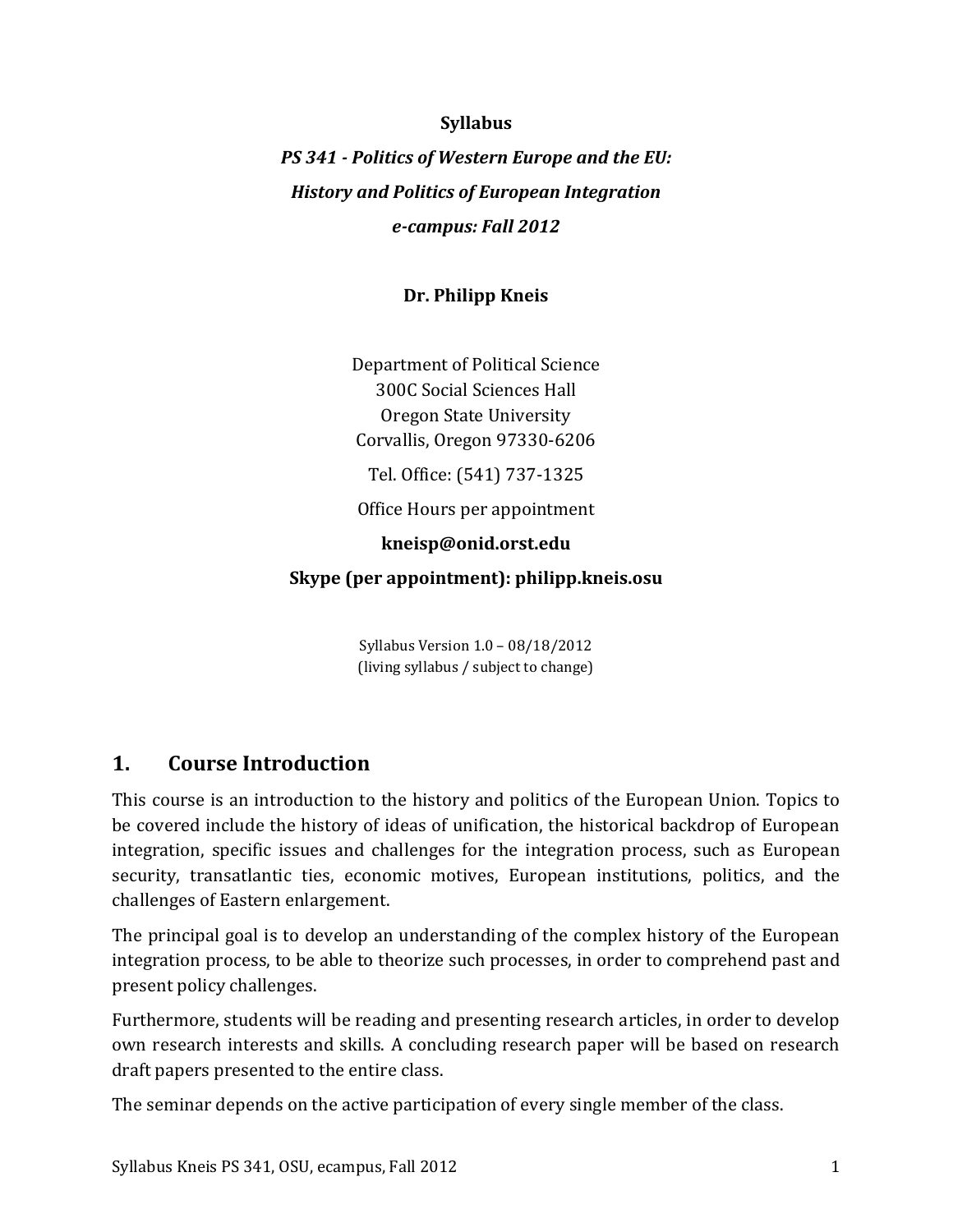## **2. Student Learning Outcomes**

Students will be able to … The course seeks to develop in students…

- explain the central issues in the history of Europe in the  $20<sup>th</sup>$  century that led to European unification
- discuss the complex development of ideas of Europe since antiquity
- determine the driving forces of European unification and integration
- analyze recent developments in Europe, and connect these to historical trends
- discuss the necessity to theorize history and politics, and apply different theoretical models to different circumstances
- present the basic argument of a scholarly text
- work collaboratively on a presentation
- conduct research and write a research paper based upon what was discussed in class, and the student's own research interest

## **3. Course Policy**

- Regular participation in the online discussions and class activities is mandatory. Students should be prepared to log in to participate in the online course on at least two days per week, starting no later than Wednesday each week. They are required to read all course materials, and to also conduct further research on their own.
- A seminar thrives on the regular participation of every single member of the group. You are expected to participate actively in the discussions, and you should feel free to do so. This is a place to learn, not a place to be perfect. You do not need to be intimidated. Everyone is in the same boat.
- Respect your fellow students.
- If somebody makes a mistake, be patient and understanding. Make any criticism about the argument and the issue, not about the person.
- People are indeed able to see things differently, even though they have the same facts.
- During the course there may be some unforeseen circumstances which arise that alter the schedule below. In this case it will be YOUR responsibility to monitor announcements to find out what those adjustments might be.
- This is a living syllabus, it may be subject to change.
- If you are experiencing problems with this course, its content, the readings, my teaching style, I strongly encourage you to raise your concerns at the earliest possible moment. You can do so by visiting me during my office hours. Office hours will be held by appointment in person, by phone, or by Skype. You may also e-mail me about private concerns, though I encourage all students to use the General Discussion forum to post general questions about the course and course content.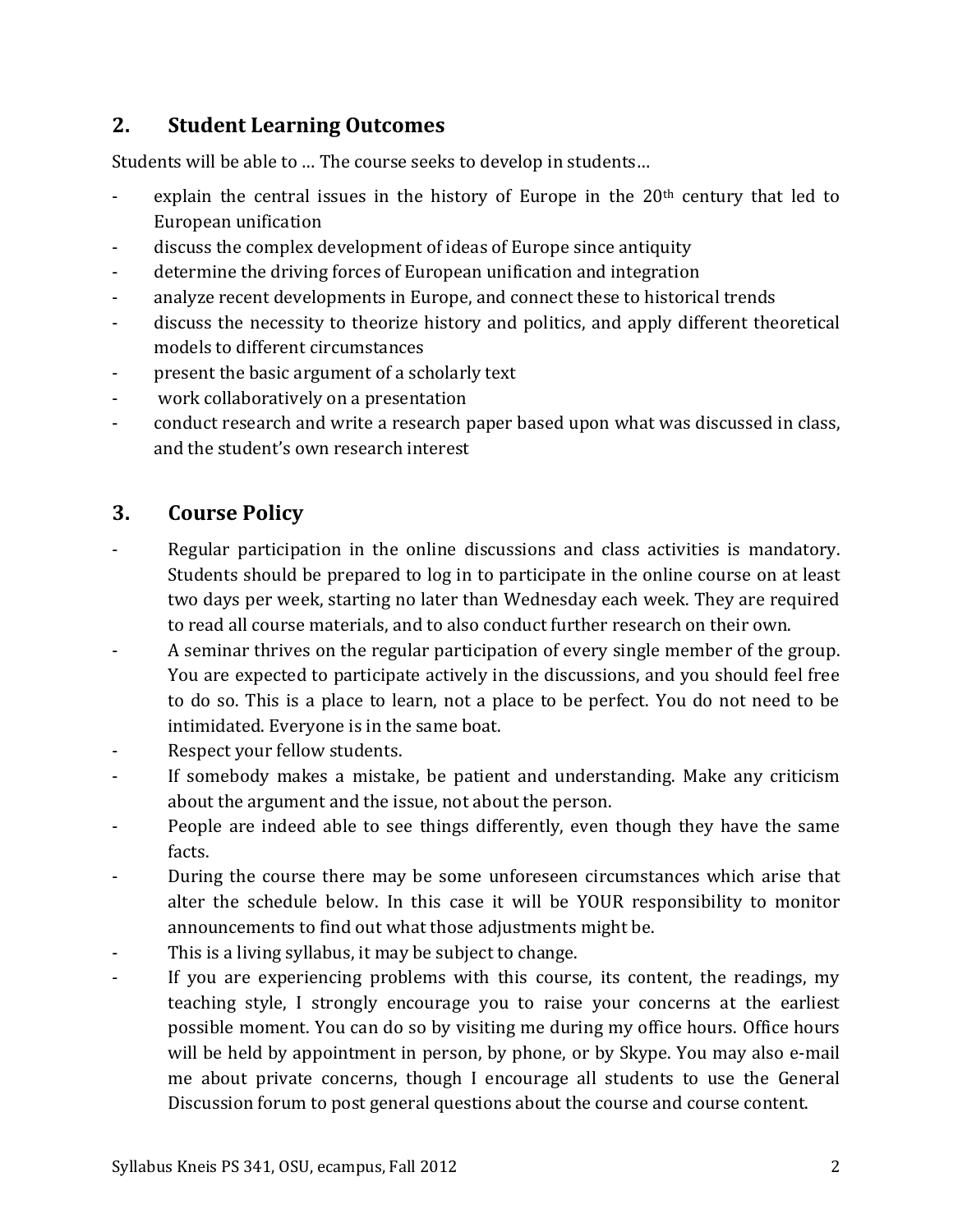- Student Conduct: To fully understand student conduct expectations (definitions and consequences of plagiarism, cheating, etc.), see

<http://oregonstate.edu/studentconduct/regulations/index.php#acdis>.

- The Writing Center provides students with a free consulting service for their writing assignments, see [http://cwl.oregonstate.edu/owl.php.](http://cwl.oregonstate.edu/owl.php)
- In the case that I feel attendance and reading progress are below reasonable expectations, I reserve the right to do a quiz in order to check on reading progress. These would have 2 questions. If every question is answered correctly, your total point balance will be unaffected. Any question answered wrongly (or not at all) will downgrade your total points by -0.25 points. You can avoid such tests if everybody attends regularly, participates actively, and does their reading.

## **4. Required Texts by Session**

See Blackboard for further reading assignments.

# **UNIT 1: HISTORICAL BACKGROUND**

## *Week 1: "Europe" as Idea and Reality*

PowerPoint materials

## *Week 2: Leagues and Nations*

Anderson, Benedict. *Imagined Communities. Reflections on the Origin and Spread of Nationalism.* London, New York: Verso, 1983. 1-46.

Geary, Patrick J. *The Myth of Nations. The Medieval Origins of Europe.* Princeton: Princeton UP, 2002. 1-40.

# **UNIT 2: BEGINNINGS OF EUROPEAN INTEGRATION**

## *Week 3: Between Empires*

Hösle, Vittorio. "The European Union and the U.S.A.: Two Complementary Versions of Western 'Empires'?". In: *Symposium (Canadian Journal of Continental Philosophy / Revue canadienne de philosophie continentale)* 14: 1 (2010): 22-51.

Müller, Harald. "A Theory of Decay of Security Communities with an Application to the Present State of the Atlantic Alliance." *Institute of European Studies, UC Berkeley.* 2006. http://escholarship.org/uc/item/95n4b4sp.

Cooper, Robert. "Integration and Disintegration." *Journal of Democracy* 10.1 (1999): 8-21.

Schmidt, Helmut. "Miles to Go: From American Plan to European Union." *Foreign Affairs* 76.3 (May-Jun 1997): 213-221.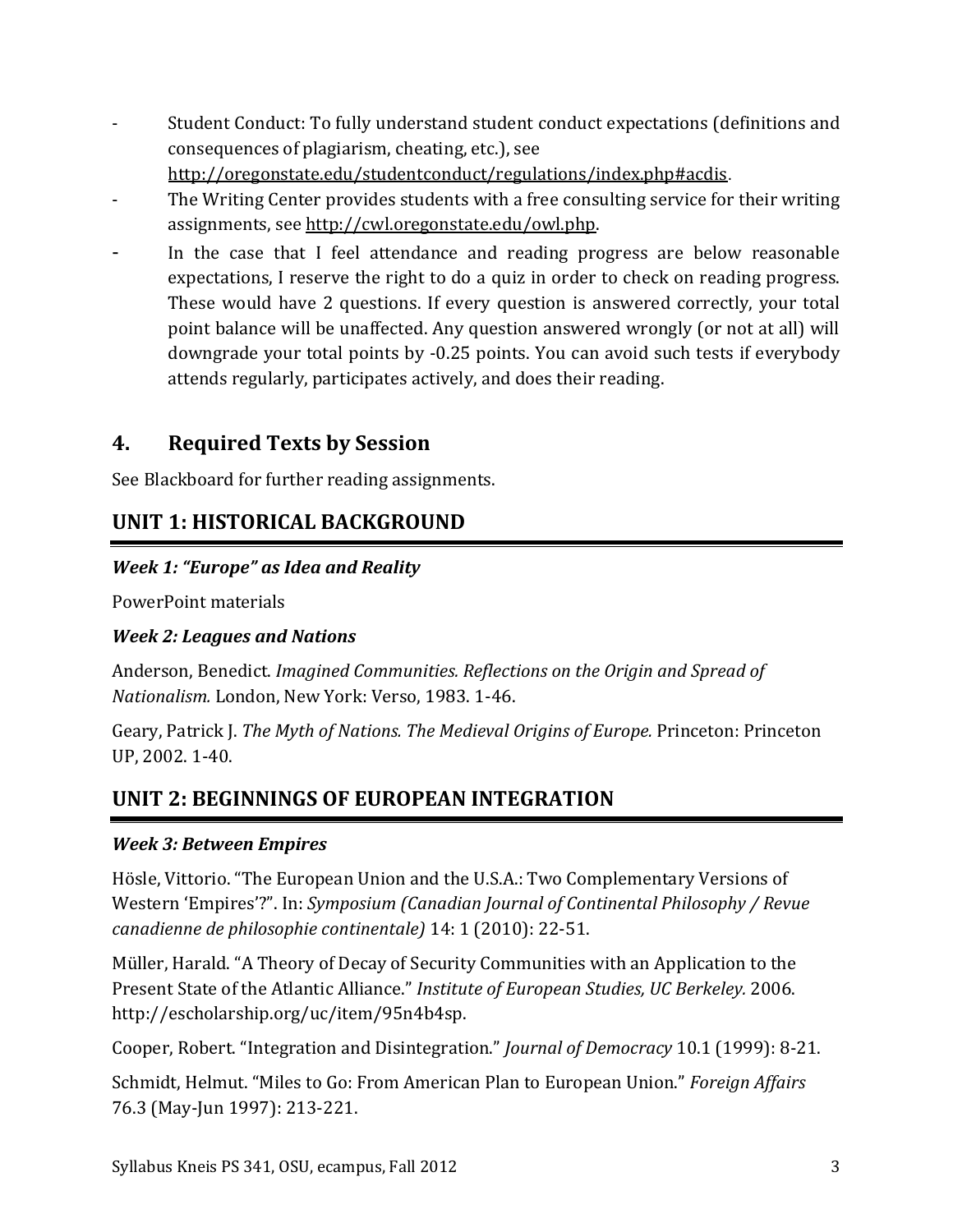## *Week 4: European Identity*

Marcussen, Martin, Thomas Risse, Daniela Engelmann-Martin, Hans Joachim Knopf and Klaus Roscher. "Constructing Europe? The Evolution of French, British and German Nation State Identities." *Journal of European Public Policy* 6:4 (1999, Special Issue): 614-33.

Coudenhove-Kalergi, Richard. "The Pan-European Outlook." *International Affairs (Royal Institute of International Affairs 1931-1939)* 10.5 (Sep., 1931): 638-651.

Larat, Fabrice. "Present-ing the Past: Political Narratives on European History and the Justification of EU Integration." *German Law Journal* 6.2 (2005): 273-290.

Smith, Anthony D. "National Identity and the Idea of European Unity." *International Affairs (Royal Institute of International Affairs 1944-)* 68.1 (Jan. 1992): 55-76.

Shore, Cris. "Inventing the 'People's Europe': Critical Approaches to European Community 'Cultural Policy.'" *Man, New Series* 28.4 (Dec. 1993): 779-800.

ADDITIONAL TEXT:

Stråth, Bo. "Methodological and Substantive Remarks on Myth, Memory and History in the Construction of a European Community." *German Law Journal* 6.2 (2005): 255-271.

# **UNIT 3: MECHANISMS OF EUROPEAN INTEGRATION**

## *Week 5: European Economy and Defense*

Rappaport, Armin. "The United States and European Integration: The First Phase." *Diplomatic History* 5.2 (April 1981): 121–150.

Spaak, Paul-Henri. "The Integration of Europe: Dreams and Realities." *Foreign Affairs* 29.1 (Oct. 1950): 94-100.

Hitchcock, William I. "France, the Western Alliance, and the Origins of the Schuman Plan, 1948–1950." *Diplomatic History* 21.4 (Fall 1997): 603–630.

Kunz, Diane B. "The Marshall Plan Reconsidered: A Complex of Motives." *Foreign Affairs* 76. 3 (May-Jun. 1997): 162-170.

Lundestad, Geir. "Empire by Invitation? The United States and Western Europe, 1945- 1952." *Journal of Peace Research* 23 (1986): 263-277.

Deighton, Anne. "The European Security and Defence Policy." *JCMS*: *Journal of Common Market Studies* 40.4 (2002): 719-41.

Bryan, Ferald J. "George C. Marshall at Harvard: A Study of the Origins and Construction of the 'Marshall Plan' Speech." *Presidential Studies Quarterly* 21.3 (Summer 1991): 489-502.

## *Week 6: Integration and its Discontents*

Ash, Timothy Garton. "Is Britain European?" *International Affairs* **77**.1 (2001): 1-13.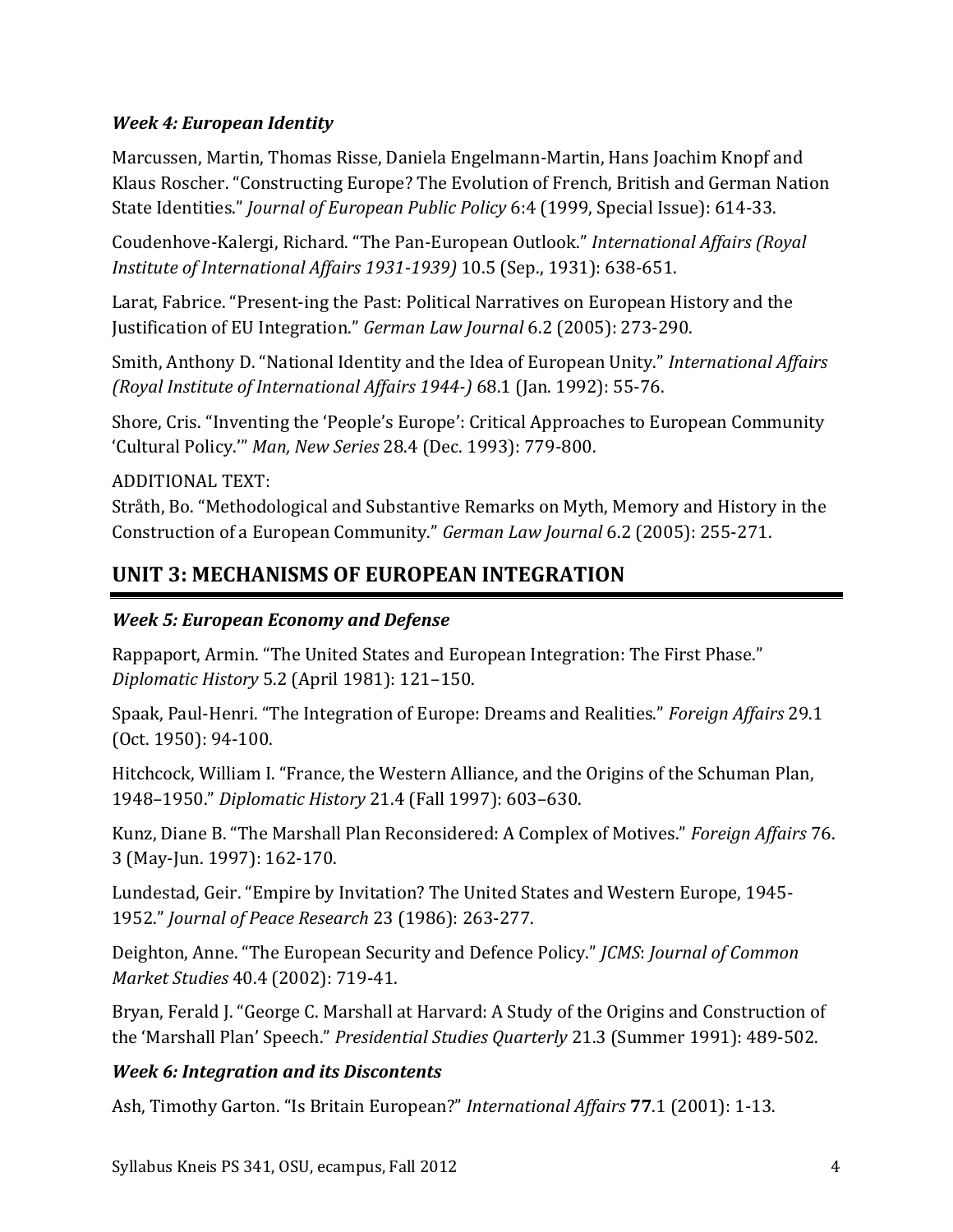Parsons, Craig. "Showing Ideas as Causes: The Origins of the European Union." *International Organization* 56.1 (2002): 47-84.

Dietz, Antje, Thomas Dietz. "Introducing the Mosaic of Integration Theory." In: Dietz, Antje, Thomas Dietz, eds. *European Integration Theory.* Oxford: Oxford UP, 2004. 1-21.

ADDITIONAL TEXTS:

Eilstrup-Sangiovanni, Mette, ed. *Debates on European Integration.* New York: Palgrave Macmillan, 2006.

## **UNIT 4: CURRENT ISSUES**

## *Week 7: A Growing Union*

Schimmelpfennig, Frank. "The Community Trap: Liberal Norms, Rhetorical Action, and the Eastern Enlargement of the European Union." *International Organization* 55.1 (Winter 2001): 47-80.

Grabbe, Heather. "European Union Conditionality and the 'Acquis Communautaire.'" *International Political Science Review / Revue internationale de science politique* Vol. 23.3 "Enlarging the European Union: Challenges to and from Central and Eastern Europe. L'élargissement de l'Union européenne" (Jul. 2002): 249-268.

Krol, Marcin. "A Europe of Nations or a Universalistic Europe?" *International Affairs (Royal Institute of International Affairs 1944-)* 66.2 (Apr. 1990): 285-290.

Wagner, Gerhard. "Nationalism and Cultural Memory in Poland: The European Union Turns East." *International Journal of Politics, Culture, and Society* 17.2 (Winter 2003): 191-212.

## *Weeks 8-10: Own Research*

Find your own scholarly articles and use them in the research presentation and final paper.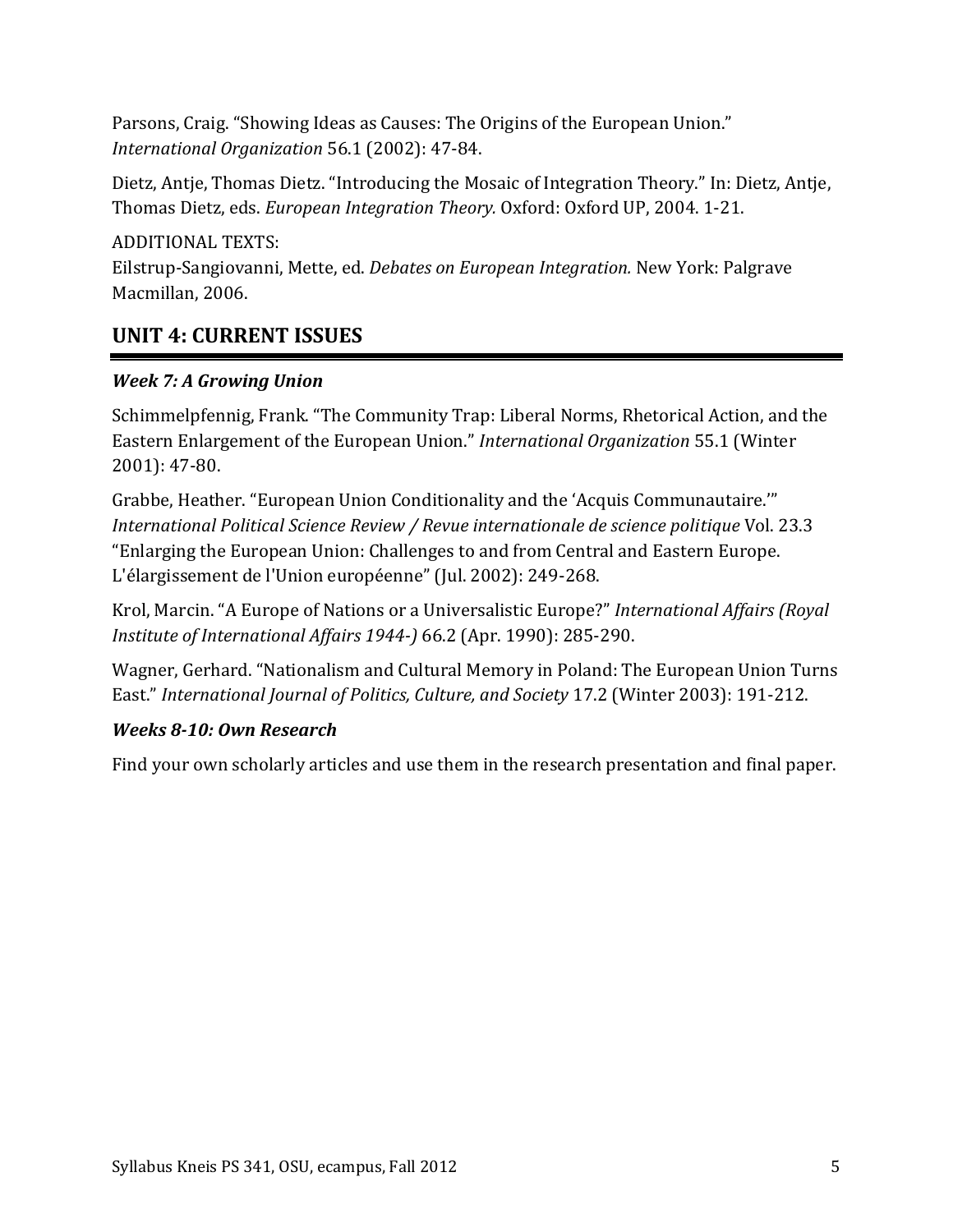# **5. Course Assignments and Grading**

## **General Remarks:**

- All these assignments are submitted in writing. The two presentations have to be submitted to the entire class via the discussion forum (upload as PDF), the response and research paper are only sent to the instructor via e-mail (if you do not receive a confirmation that I have received it within 2 business days, please tell me).
- You are expected to use correct English. If there too many mistakes, text understanding may suffer, and you may also be downgraded for complexity. Perform a spell-check (not just via the computer!).
- Text formatting for **all** assignments except discussion posts: 12 point Times, 1.5 spaced, 1 in. margins. Include your name, assignment type, and date in the first line, second line title in bold, one free line, then the text, then works cited, such as:

Name, First Name: Text Presentation, MM/DD/YYYY

**Title of Your Presentation (either a topical title, or "Presentation on the Text by N.N.")**

Text (of the length specified)

## **Works Cited**

List the works you cited, either APA or MLA style

Pages have to be numbered.

## **Researching Articles and Books:**

- Any materials you find for use in your own research should be coming from academic journals or books. You may also use original sources (like speeches or papers by central actors or government officials relevant to European integration and politics), but need to find 2 research articles minimum.
- Research articles or books are basically distinguished from other materials in that they do not primarily focus on exposition but on analysis, and on commenting on other research. The articles chosen for this class are supposed to serve as examples.
- You can find such materials, for instance, through the use of Google Scholar [\(http://scholar.google.com\)](http://scholar.google.com/). Library catalogs will be available to you as well.
- News sources and statistics can be used but only to supplement research articles, not to replace them.
- Internet sources are good if they are of a scholarly nature.
- Wikipedia can be a good starting point for research it is never its ultimate end!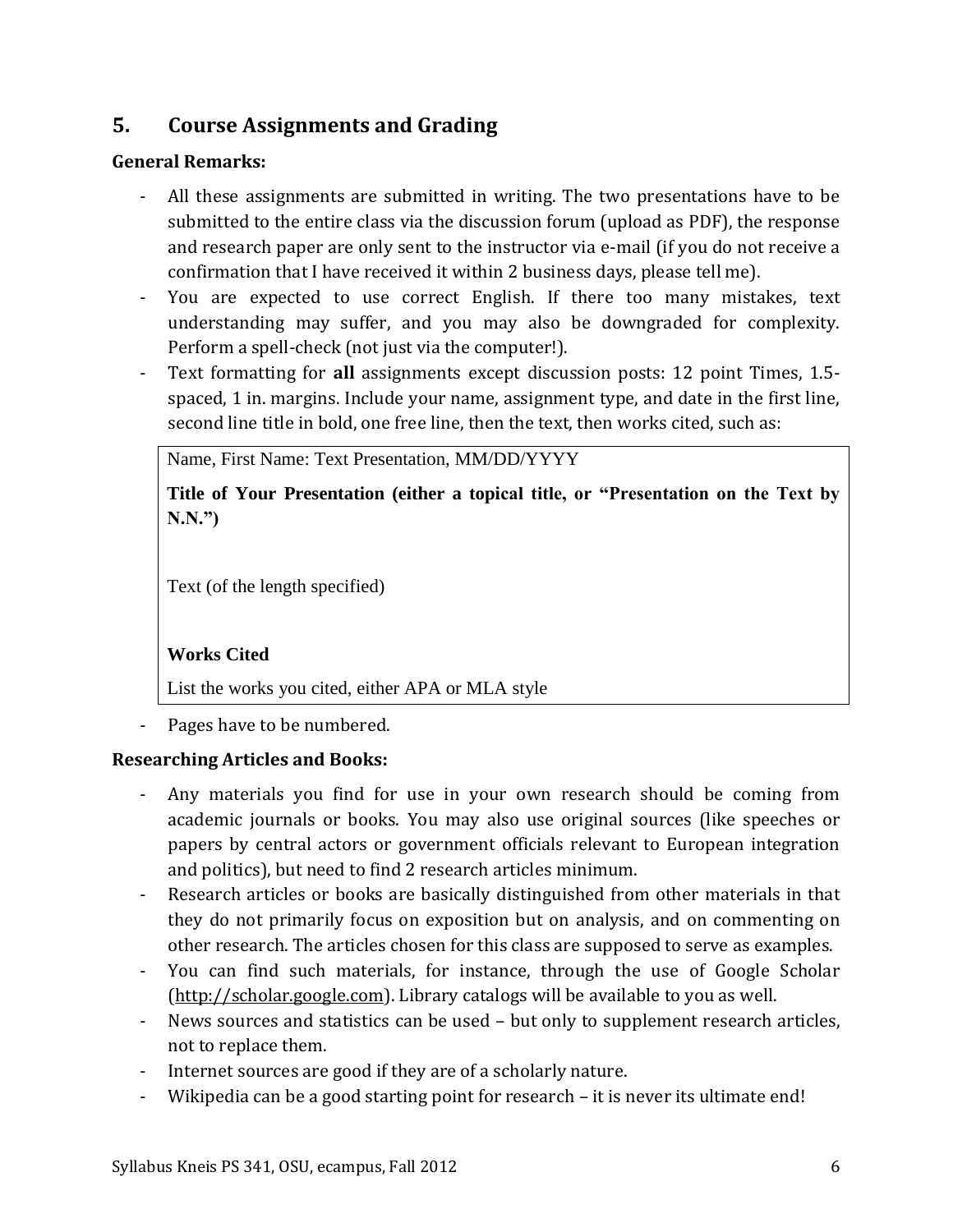## **Explanation of individual assignments:**

1) **Presentation of an assigned text (5 points / 10%).** In the beginning of the quarter, the texts will be distributed amongst all participants. Longer texts will be presented by 2 students, shorter by 1 student (see schedule below). The presentation should introduce the main arguments of the text and briefly explain the historical background. The length of the presentation should be **approx. 1 page of text**. Presenters will then also be responsible for facilitating the class discourse by being the experts on the text. Whether you are presenting or not, **everybody is required to read all the texts**, unless they are marked as additional.

## *Additional Guidelines:*

- You are the expert on the text. You can assume everyone else has read the text as well (they should). Nevertheless, recap the major arguments of the text.
- None of the texts holds absolute truth. All of them are written from a specific point of view, with which you may agree or disagree. If you voice any such judgment, you need to provide reasons.
- Prepare up to 2 questions for class discussion.
- For general remarks, see the presentation guidelines in Appendix I, page [18.](#page-17-0)

## *Grading: 5 points total*

- complexity of the argument (3 points)
- correct rendition of the text's argument (½ point)
- correct citations (½ point)
- clarity and correctness of writing  $(\frac{1}{2}$  point)
- handling your responses to questions in the discussion (½ point)
- 2) **Response Paper on the topic of "European Identity**" (**10 points / 20%**). This is an opinion piece which is based upon the seminar readings and discussions. You are supposed to develop a thesis in the beginning, and then develop arguments in support of the thesis, but also hint at possible counterarguments. You do not need to find additional research articles or books. Standard citation methods apply. The paper should be **approx. 2 pages** of text (12 point Times, 1.5-spaced, 1 in. margins) plus bibliography.

## **Due Date: Oct 29, till 8 PM PT**

### *Grading: 10 points total*

- 5 points for complexity of the argument
- 2 points for correct bibliography and correct citation (choose either MLA or APA, see Appendices II and III, page [20,](#page-19-0) and stick to one method throughout your paper).
- 1 point for spelling and language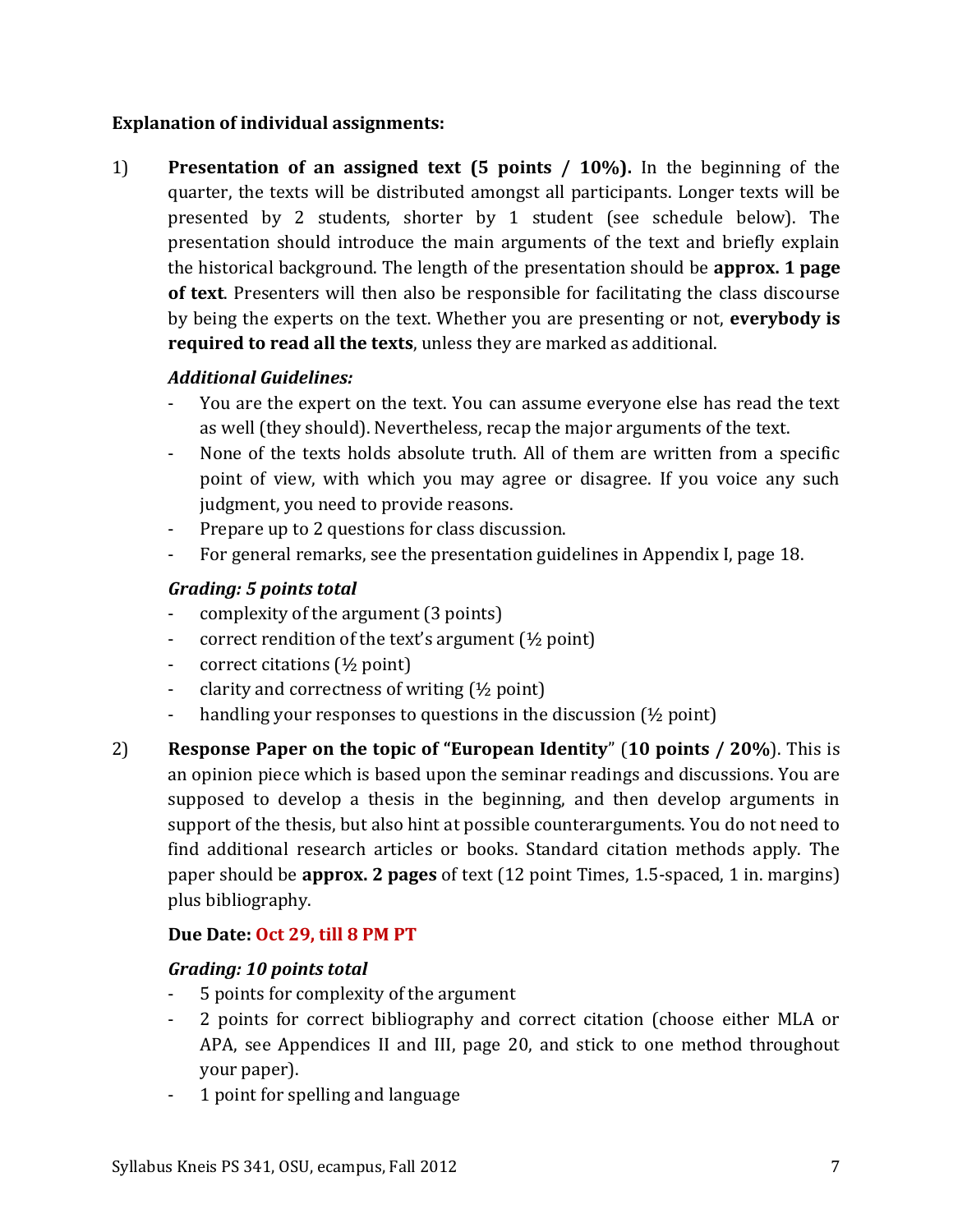- 1 point for structure
- 1 point for fulfilling formal criteria (formatting, length, etc.)

## *Penalties for turning it in later:*

- Turning in the assignment late: -1 point per day
- if you turn it in on the same day but later,  $-1/2$  a point
- 3) **Research Presentation** (**10 points / 20%**). Students will present a topic of their own choice to the entire class. The presentation should be **2 pages of text and a powerpoint (up to 10 slides)**. The presentation should ideally be a preparation for the final research paper. You are expected to find 3 scholarly sources for your research that are not part of the assigned reading in class.

## *Additional Guidelines:*

- Find your own topic, and discuss it with the instructor in beforehand via e-mail.
- Find a minimum of 3 new scholarly articles for your research.
- Justify why you think your topic is of relevance.
- Put your own topic into its proper historical and/or political context.
- Structure your argument clearly.
- Prepare up to 3 questions for class discussion.
- For general remarks, see the presentation guidelines in Appendix I, page [18.](#page-17-0)

## *Grading: 10 points total*

- complexity of the argument (5 points)
- correct rendition of the your argument (1 point)
- additional scholarly sources (3 points)
- clarity and correctness of writing (½ point)
- handling your responses to questions in the discussion (½ point)
- 4) **Research Paper on a topic of your own choice** (**15 points / 30%**). This research paper can be based on the preceding research presentation. Unlike the response paper, your focus has to be on analysis rather than on opinion. You are supposed to develop a thesis in the beginning, and then develop arguments in support of the thesis, but also hint at possible counterarguments. You need to use at least 2 of the texts discussed throughout the seminar, and to find at least 3 additional scholarly research articles or books. Standard citation methods apply. The paper should be a minimum of **5 pages of text**, no more than 6 (12 point Times, 1.5-spaced, 1 in. margins) plus bibliography in addition to the allotted pages.

### **Due Date: Dec 3, till 8 PM PT**

### *Grading: 15 points total*

5 points for complexity of the argument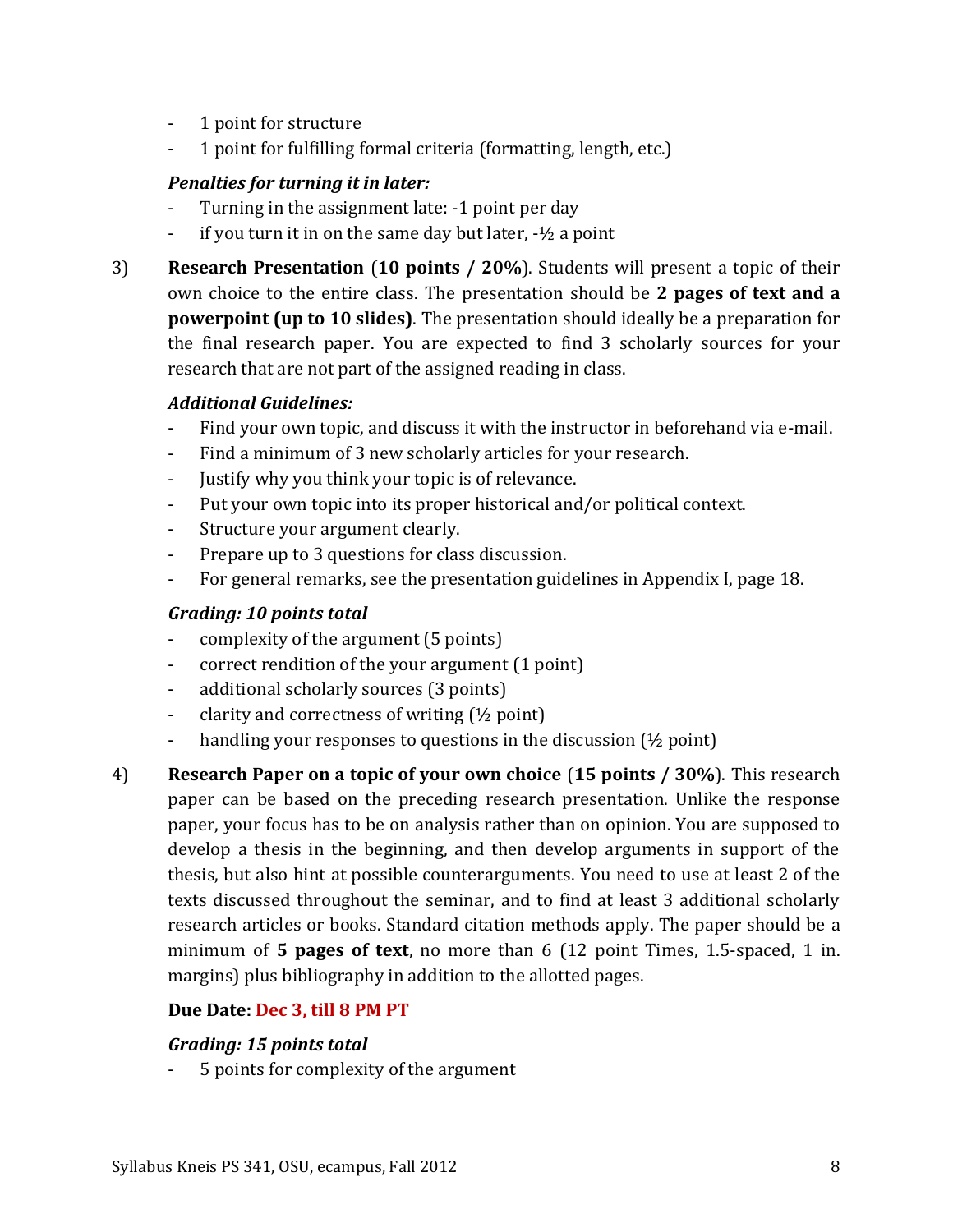- 2 points for correct bibliography and correct citation (choose either MLA or APA, see Appendices II and III, page [20,](#page-19-0) and stick to one method throughout your paper).
- 1 point for spelling and language
- 1 point for structure
- 1 point for fulfilling formal criteria (formatting, length, etc.)
- 1 point per cited article or book that was assigned for class (min. 2 articles or books, max. 2 points)
- 1 point per cited article or book that you individually researched (min. 3 articles or books, max. 3 points)

## *Penalties for turning it in later:*

- Turning in the assignment late: -1 point per day
- if you turn it in on the same day but later,  $-\frac{1}{2}$  a point
- 5) **Discussion Board** (**10 points / 20%**). Students will have to participate regularly in the Blackboard discussion board.

## *Additional Guidelines:*

- Introduce yourself initially to Blackboard by saying who you are, what your study interests are, and whatever else you would like people to know about yourself.
- Discussions will be graded in terms of frequency of participation and quality of your contributions. Students need to participate on at least 2-3 days per week, starting no later than Wednesday.
- You then need to write **at least 10 posts for blackboard of substantial length and quality**. Quality posts are those that are substantial in content and indicate that the student is engaged with the course readings and content (i.e. posts are not "off the top of your head," but rather demonstrate that you have completed and understood the course readings). Such post cannot just be brief responses of twitter length, or a mere link, but have to be contributions for discussion of at least 2 paragraphs of length which open up a possible discussion topic and/or discuss or introduce a topic and/or provide a thoughtful response to a post opened by someone else earlier.
- You are also expected to respond in other ways, by briefly commenting on other people's comments. These will not be graded, as they are part of the class conversation.

## *Grading: 10 points total*

- 1 point per post, but only a maximum of 10 points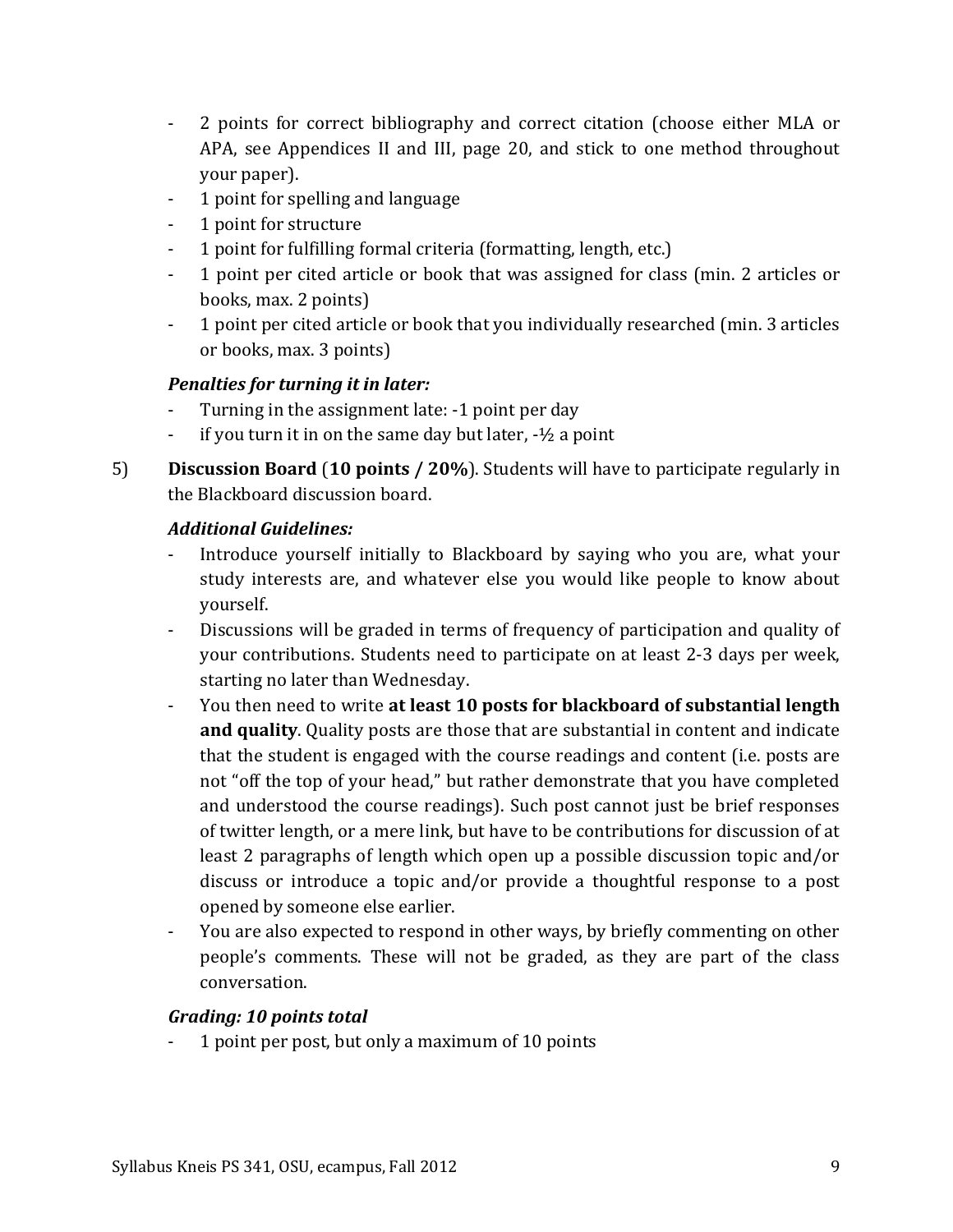## **6. General Argumentation Rules (for Presentations and Papers)**

- If you refer to somebody or a text, always provide a detailed source. Never say "As Aristotle has said, …" but provide a concrete source. You will find that many quotes are continually misattributed. Do the research.
- Be respectful of others' opinions and arguments, no matter how harshly you may disagree. Any criticism must be aimed at the argument or subject matter ("*argumentum ad rem*"), not at the person ("*argumentum ad hominem*").
- If you disagree with a certain position, make sure you represent it accurately in all its scope, and not as a distorted caricature ("straw man argument").
- Base your argument on a solid database, not just on your own experiences or things you have heard ("anecdotal evidence").
- Just because a famous or influential person made a certain argument, does not automatically provide it with legitimacy ("argument from authority").
- Just because something occurs in nature, does not make it good ("naturalistic fallacy").
- See also: www.fallacyfiles.org

## **7. Final Grade Distribution**

Maximum possible points: 50 points

- Text Presentation: 5 points
- Research Presentation: 10 points
- Response Paper: 10 points - Research Paper: 15 points
- Longer Posts: 10 points

| $\mathbf{A}$ | 95%   | to under or equal | 100% | 47.5           | to under or equal | 50   | points |
|--------------|-------|-------------------|------|----------------|-------------------|------|--------|
| $A-$         | 90%   | to under          | 95%  | 45             | to under          | 47.5 | points |
| $B+$         | 87%   | to under          | 90%  | 43.5           | to under          | 45   | points |
| B            | 83%   | to under          | 87%  | 41.5           | to under          | 43.5 | points |
| $B -$        | 80%   | to under          | 83%  | 40             | to under          | 41.5 | points |
| $C+$         | 77%   | to under          | 80%  | 38.5           | to under          | 40   | points |
| $\mathbf C$  | 73%   | to under          | 77%  | 36.5           | to under          | 38.5 | points |
| $C -$        | 70%   | to under          | 73%  | 35             | to under          | 36.5 | points |
| $D+$         | 67%   | to under          | 70%  | 33.5           | to under          | 35   | points |
| D            | 63%   | to under          | 67%  | 31.5           | to under          | 33.5 | points |
| D-           | 60%   | to under          | 63%  | 30             | to under          | 31.5 | points |
| F            | $0\%$ | to under          | 60%  | $\overline{0}$ | to under          | 30   | points |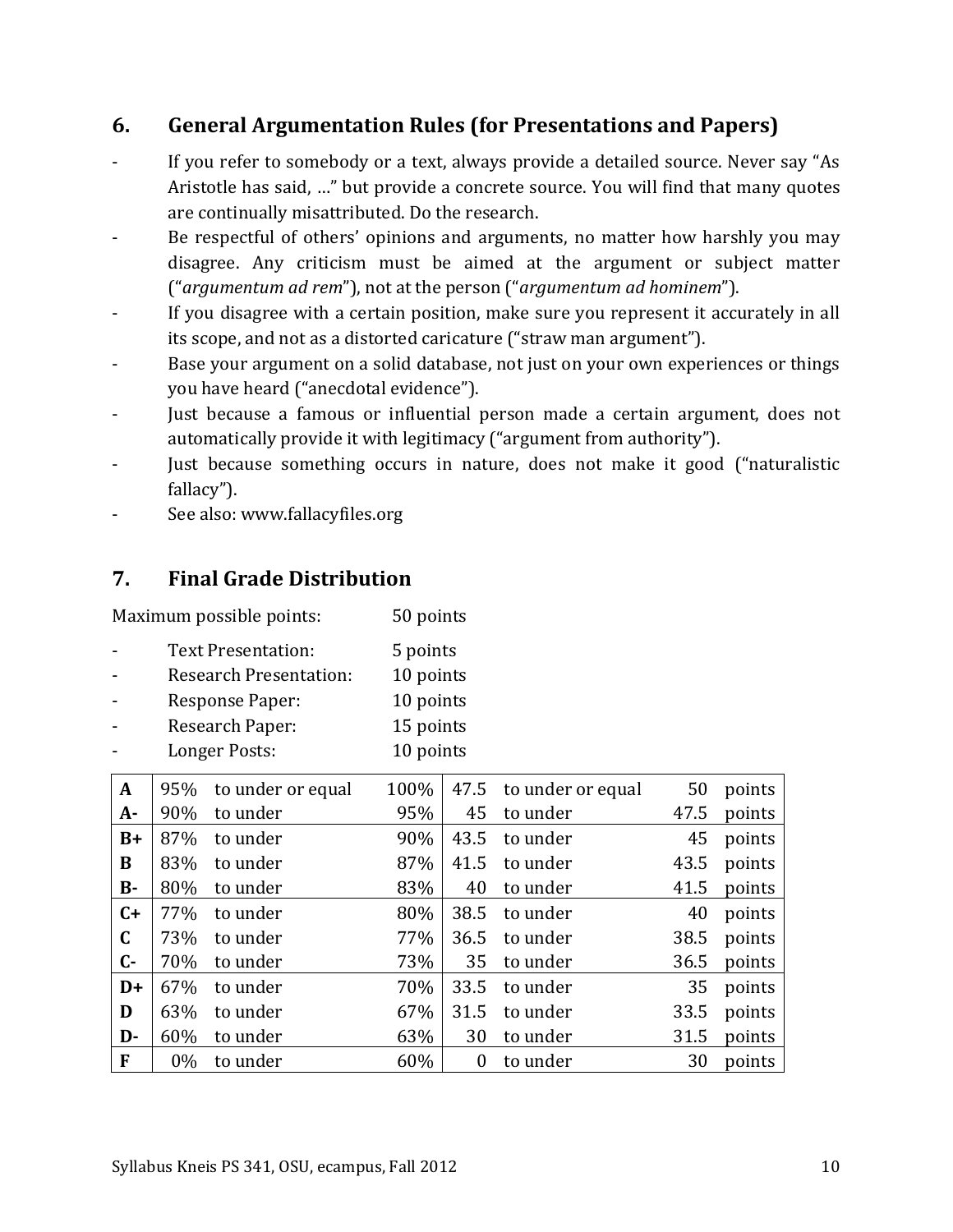## **8. Schedule**

## **UNIT 1: HISTORICAL BACKGROUND**

European integration has not happened in a historical vacuum. In order to understand current political trends within Western Europe and the EU, it is thus helpful to gain an understanding of the historical background of what constitutes "Europe."

## *Week 1: September 24-28: "EUROPE" AS IDEA AND REALITY*

Introduction: What is Europe?

Introduction to the Seminar, Identification of Key Issues, Initial Discussion

### *Guiding Discussion Questions:*

What is "Europe"?

On what levels does "Europe" exist (e.g. geography, history, etc.)?

How is that relevant?

### *Activities:*

Work through the introductory PowerPoints

Write your first introductory discussion points

Select the texts you would like to present

### *Materials:*

MICRO-LECTURE 1: Major Themes of the Seminar

- PPT 1: The European Space Since Antiquity. Early Cultures Around the Mediterranean: Historical Overview
- PPT 2: European Unity and Disunity. From Roman Ecoumene to Fragmentation. Guiding Ideas: Translatio Imperii, Religion, Nationalism

## *Week 2: October 1-5: LEAGUES AND NATIONS*

### *Guiding Discussion Questions:*

How is the process of European integration inspired by historical leagues and federations?

What is a nation state, how is a nation state conceptualized?

What possible concepts exist for unifying nation states?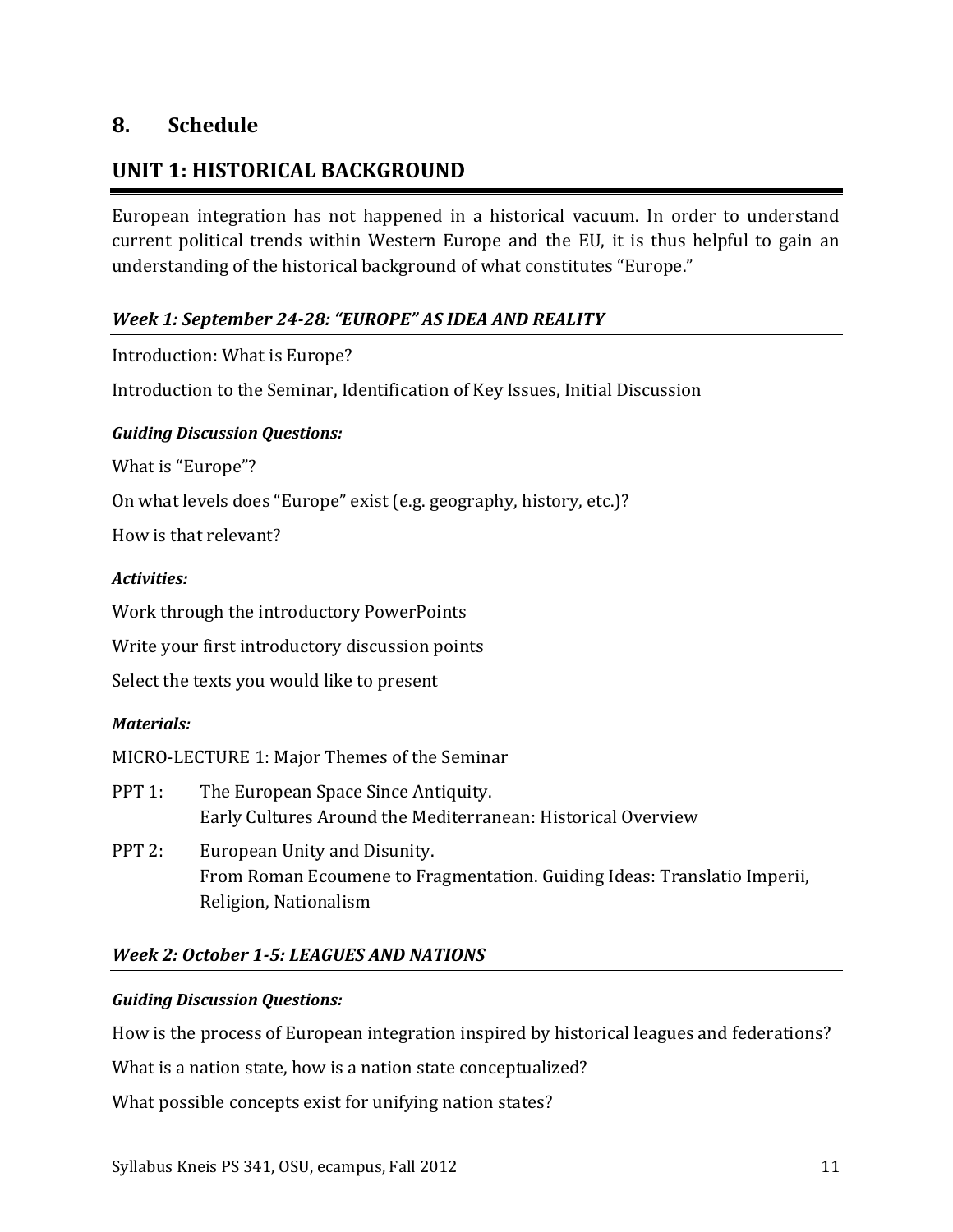### *Activities:*

Research the following political entities: Delian League (477-404 BC), Hanseatic League (1159-1862, approx..), German Customs Union (1834-1919), League of the Haudenosaunee/Iroquois (since 16th century or earlier), and review the process of the founding of the United States of America. What were the motives and levels of cooperation? What brought their downfall, or created a crisis?

Text presentations

Continue with the discussion

## *Materials:*

MICRO-LECTURE 2: Integration and the Nation State

## *Texts to be Presented (up to 2 presenters per text, depending on class size):*

Anderson, Benedict. *Imagined Communities. Reflections on the Origin and Spread of Nationalism.* London, New York: Verso, 1983. 1-46.

Geary, Patrick J. *The Myth of Nations. The Medieval Origins of Europe.* Princeton: Princeton UP, 2002. 1-40.

## **UNIT 2: BEGINNINGS OF EUROPEAN INTEGRATION**

We will look at the historical moment of the end of World War II, which sees the beginnings of European integration, and the (re-)creation of Western Europe as a political and economic entity. The role of the U.S. therein will be reviewed. Furthermore, attempts to subsume national identities under a pan-European identity will be assessed.

## *Week 3: October 8-12: BETWEEN EMPIRES*

## *Guiding Discussion Questions:*

How is the process of European integration inspired by historical and contemporary imperial actors?

What is the impact of World War II?

## *Activities:*

Work through the PowerPoint

Text presentations

Continue with the discussion

Develop thoughts on your response paper on "European Identity" due October 29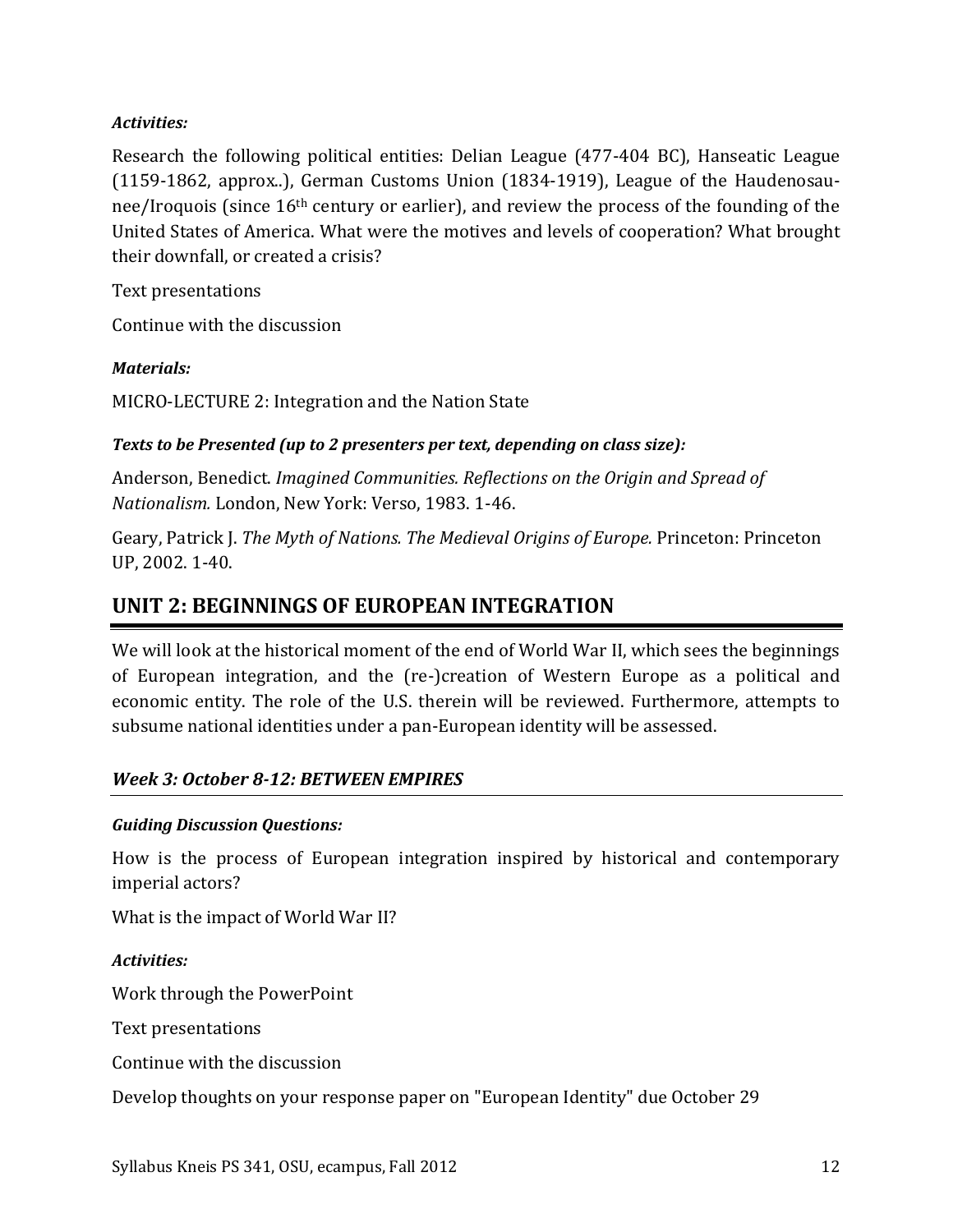### *Materials:*

PPT 3: The End of the European Empires Europe in/and the world after World War II

### *Texts to be Presented (up to 2 presenters per text, depending on class size):*

Hösle, Vittorio. "The European Union and the U.S.A.: Two Complementary Versions of Western 'Empires'?". In: *Symposium (Canadian Journal of Continental Philosophy / Revue canadienne de philosophie continentale)* 14: 1 (2010): 22-51.

Müller, Harald. "A Theory of Decay of Security Communities with an Application to the Present State of the Atlantic Alliance." *Institute of European Studies, UC Berkeley.* 2006. http://escholarship.org/uc/item/95n4b4sp.

Cooper, Robert. "Integration and Disintegration." *Journal of Democracy* 10.1 (1999): 8-21.

Schmidt, Helmut. "Miles to Go: From American Plan to European Union." *Foreign Affairs* 76.3 (May-Jun 1997): 213-221.

## *Week 4: October 15-19: EUROPEAN IDENTITY*

#### *Guiding Discussion Questions:*

Is there a European identity?

Is a European identity necessary for European integration?

#### *Activities:*

Text presentations

Continue with the discussion

### *Texts to be Presented (up to 2 presenters per text, depending on class size):*

Marcussen, Martin, Thomas Risse, Daniela Engelmann-Martin, Hans Joachim Knopf and Klaus Roscher. "Constructing Europe? The Evolution of French, British and German Nation State Identities." *Journal of European Public Policy* 6:4 (1999, Special Issue): 614-33.

Coudenhove-Kalergi, Richard. "The Pan-European Outlook." *International Affairs (Royal Institute of International Affairs 1931-1939)* 10.5 (Sep., 1931): 638-651.

Larat, Fabrice. "Present-ing the Past: Political Narratives on European History and the Justification of EU Integration." *German Law Journal* 6.2 (2005): 273-290.

Smith, Anthony D. "National Identity and the Idea of European Unity." *International Affairs (Royal Institute of International Affairs 1944-)* 68.1 (Jan. 1992): 55-76.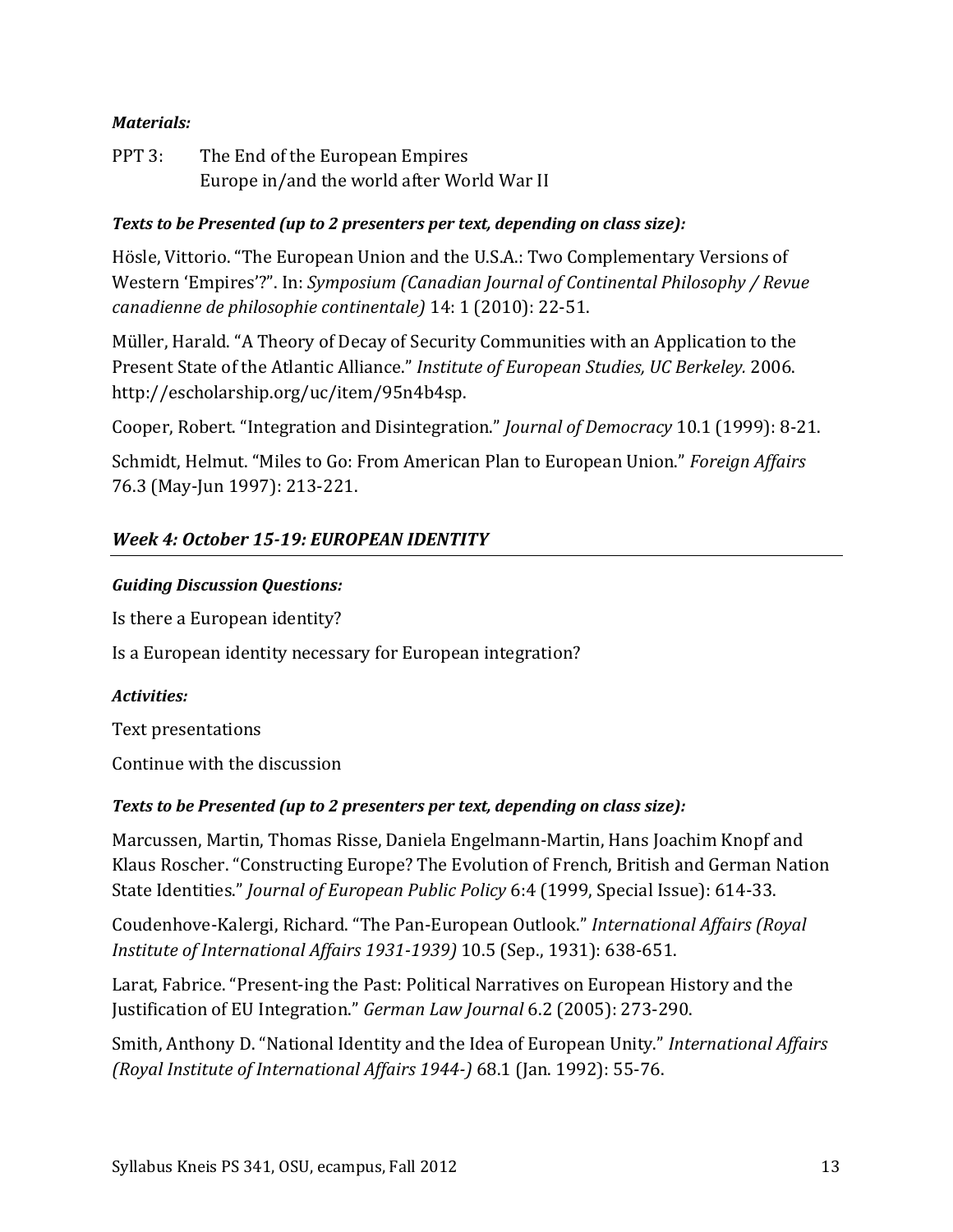Shore, Cris. "Inventing the 'People's Europe': Critical Approaches to European Community 'Cultural Policy.'" *Man, New Series* 28.4 (Dec. 1993): 779-800.

ADDITIONAL TEXT (not mandatory):

Stråth, Bo. "Methodological and Substantive Remarks on Myth, Memory and History in the Construction of a European Community." *German Law Journal* 6.2 (2005): 255-271.

# **UNIT 3: MECHANISMS OF EUROPEAN INTEGRATION**

Now that the historical background has become clearer, we will investigate the key structural elements at the core of European integration. Central themes that we will follow are defense, economy, and identity. While reviewing aspects of the historical events, we will already look towards contemporary challenges and conflicts.

## *Week 5: October 22-26: EUROPEAN ECONOMY & DEFENSE*

## *Guiding Discussion Questions:*

What role does economy play in European integration?

What role does defense play in European integration?

What role has America played in European integration? Is that role still relevant – has it stayed on course or changed?

## *Activities:*

Work through the PowerPoint

Text presentations

Continue with the discussion

## *Materials:*

PPT 4: EU Accession and Institutions Integration after World War II

## *Texts to be Presented (up to 2 presenters per text, depending on class size):*

Rappaport, Armin. "The United States and European Integration: The First Phase." *Diplomatic History* 5.2 (April 1981): 121–150.

Spaak, Paul-Henri. "The Integration of Europe: Dreams and Realities." *Foreign Affairs* 29.1 (Oct. 1950): 94-100.

Hitchcock, William I. "France, the Western Alliance, and the Origins of the Schuman Plan, 1948–1950." *Diplomatic History* 21.4 (Fall 1997): 603–630.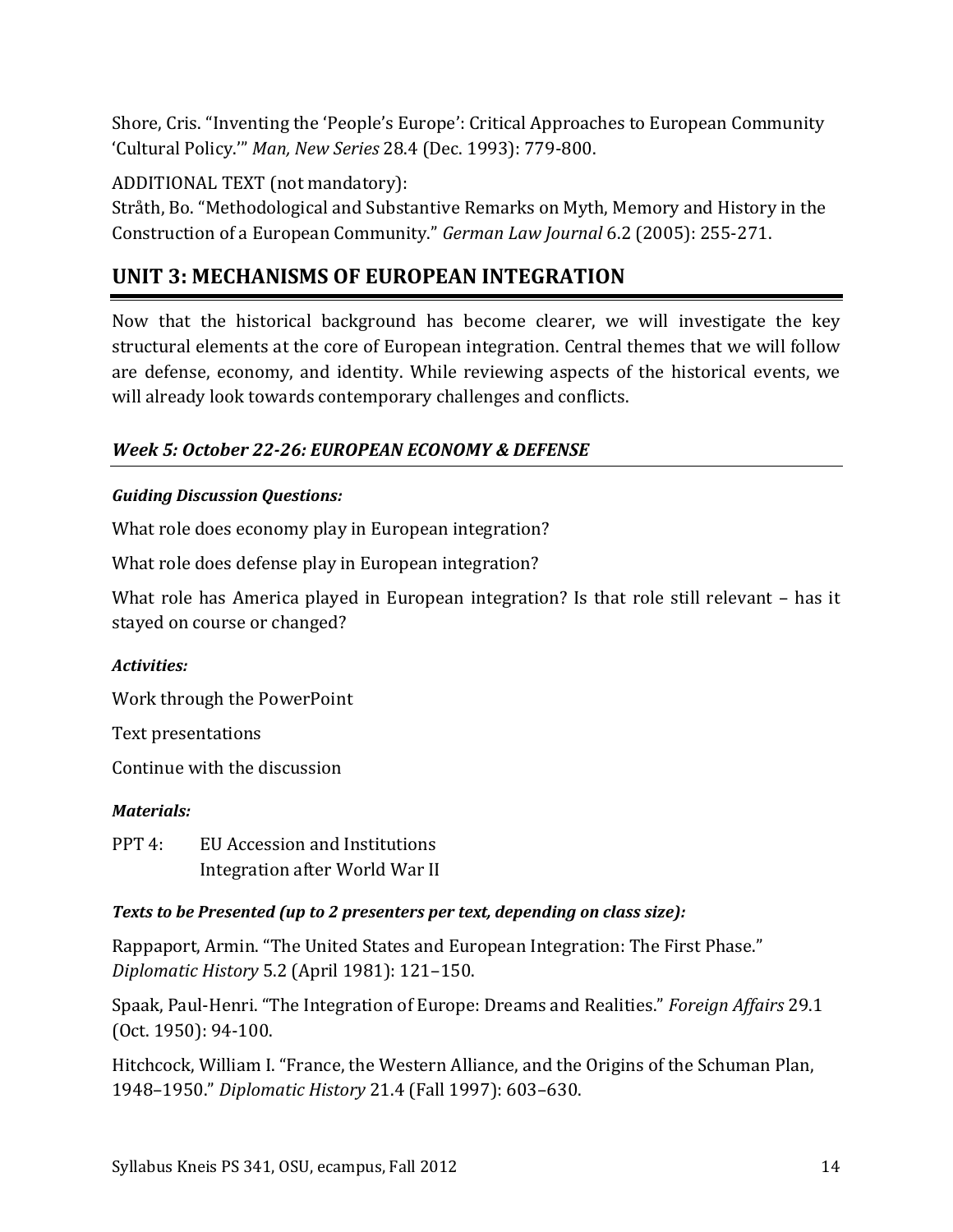Kunz, Diane B. "The Marshall Plan Reconsidered: A Complex of Motives." *Foreign Affairs* 76. 3 (May-Jun. 1997): 162-170.

Lundestad, Geir. "Empire by Invitation? The United States and Western Europe, 1945- 1952." *Journal of Peace Research* 23 (1986): 263-277.

Deighton, Anne. "The European Security and Defence Policy." *JCMS*: *Journal of Common Market Studies* 40.4 (2002): 719-41.

Bryan, Ferald J. "George C. Marshall at Harvard: A Study of the Origins and Construction of the 'Marshall Plan' Speech." *Presidential Studies Quarterly* 21.3 (Summer 1991): 489-502.

## *Week 6: October 29-November 2: INTEGRATION AND ITS DISCONTENTS*

### *Guiding Discussion Questions:*

How can integration be conceptualized?

What are current challenges to integration?

### *Activities:*

## **Response Paper "European Identity" due October 29 till 8PM PT**

Text presentations

Continue with the discussion

Instructions for and Advise on own Research (for Weeks 8-10 and Final)

### *Texts to be Presented (up to 2 presenters per text, depending on class size):*

Ash, Timothy Garton. "Is Britain European?" *International Affairs* **77**.1 (2001): 1-13.

Parsons, Craig. "Showing Ideas as Causes: The Origins of the European Union." *International Organization* 56.1 (2002): 47-84.

Dietz, Antje, Thomas Dietz. "Introducing the Mosaic of Integration Theory." In: Dietz, Antje, Thomas Dietz, eds. *European Integration Theory.* Oxford: Oxford UP, 2004. 1-21.

ADDITIONAL TEXTS: Eilstrup-Sangiovanni, Mette, ed. *Debates on European Integration.* New York: Palgrave Macmillan, 2006.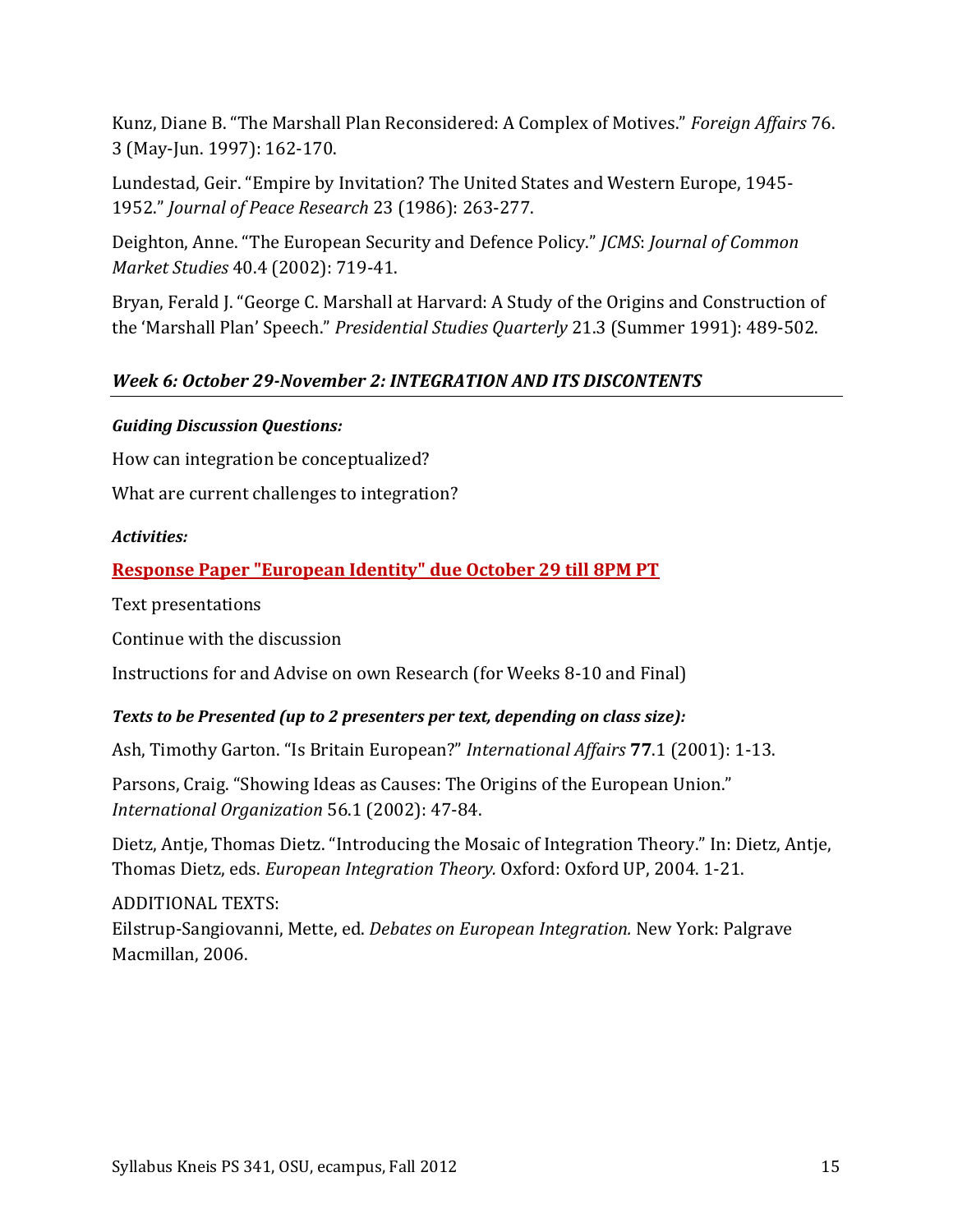## **UNIT 4: CURRENT ISSUES**

We will talk about contemporary issues facing the European Union and its sister institutions. These may concern further expansion of the EU, economic and political crises, or cultural questions. The primary focus of the final unit though is the presentation of student research, and the preparation (and writing) of your final paper.

## *Week 7: November 5-9: A GROWING UNION*

### *Guiding Discussion Questions:*

What are current issues regarding European integration?

#### *Activities:*

Work through the PowerPoint

Text presentations

Continue with the discussion

#### *Materials:*

PPT 5: European Symbols Creation Identity through Common Visual Language

### *Texts to be Presented (up to 2 presenters per text, depending on class size):*

Schimmelpfennig, Frank. "The Community Trap: Liberal Norms, Rhetorical Action, and the Eastern Enlargement of the European Union." *International Organization* 55.1 (Winter 2001): 47-80.

Grabbe, Heather. "European Union Conditionality and the 'Acquis Communautaire.'" *International Political Science Review / Revue internationale de science politique* Vol. 23.3 "Enlarging the European Union: Challenges to and from Central and Eastern Europe. L'élargissement de l'Union européenne" (Jul. 2002): 249-268.

Krol, Marcin. "A Europe of Nations or a Universalistic Europe?" *International Affairs (Royal Institute of International Affairs 1944-)* 66.2 (Apr. 1990): 285-290.

Wagner, Gerhard. "Nationalism and Cultural Memory in Poland: The European Union Turns East." *International Journal of Politics, Culture, and Society* 17.2 (Winter 2003): 191-212.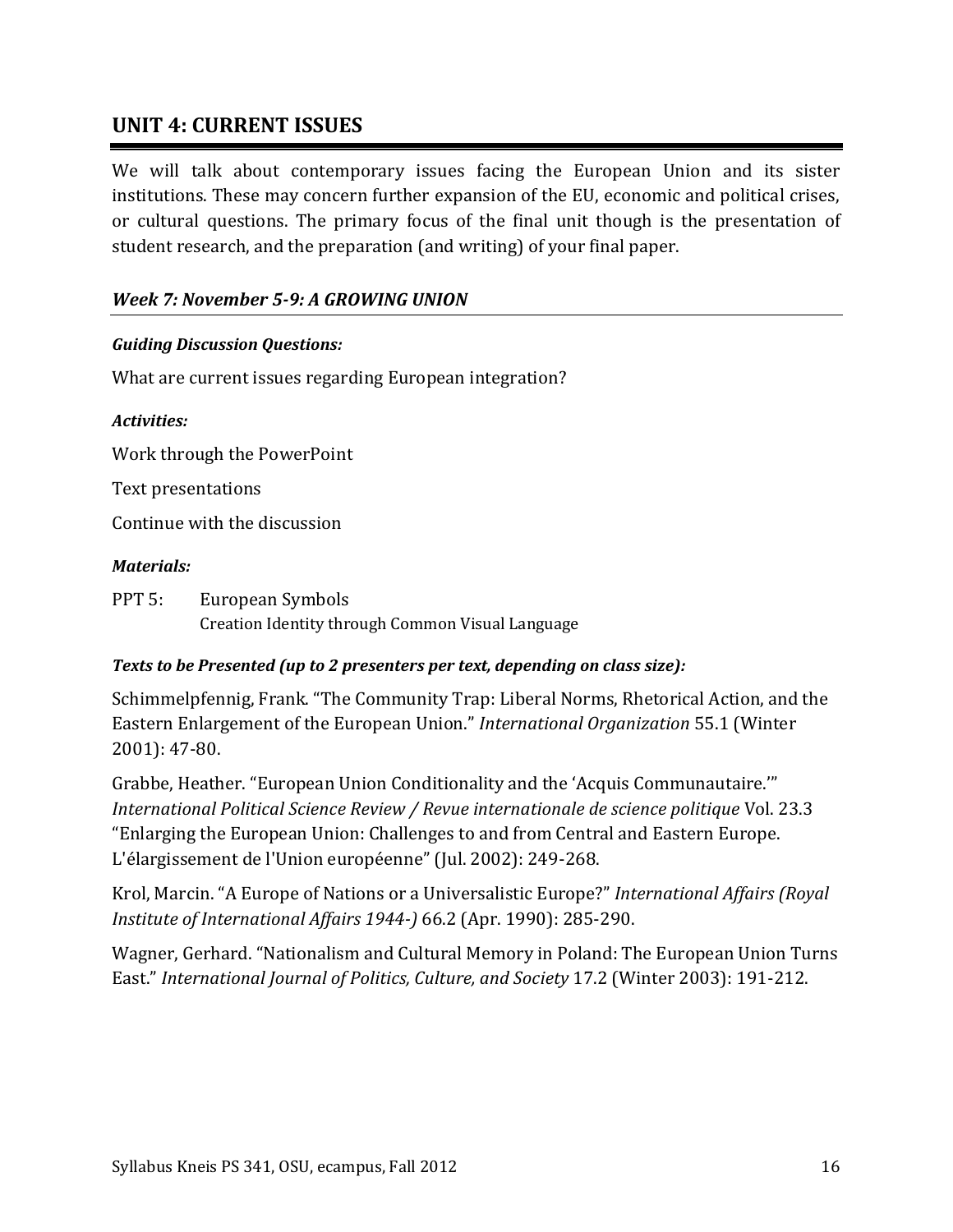## *Week 8: November 12-16: OWN RESEARCH*

#### *Activities:*

Present your own research

Continue with the discussion

## *Week 9: November 19-23: OWN RESEARCH (THANKSGIVING WEEK)*

#### *Activities:*

Present your own research

Continue with the discussion

### *Week 10: November 26-30: OWN RESEARCH (DEAD WEEK)*

#### *Activities:*

Present your own research

Continue with the discussion

### *Week 11: December 3-7: PAPER DONE (FINALSWEEK)*

*Activities:*

**Send in Final Research Paper by Monday, December 3, 8 PM PT**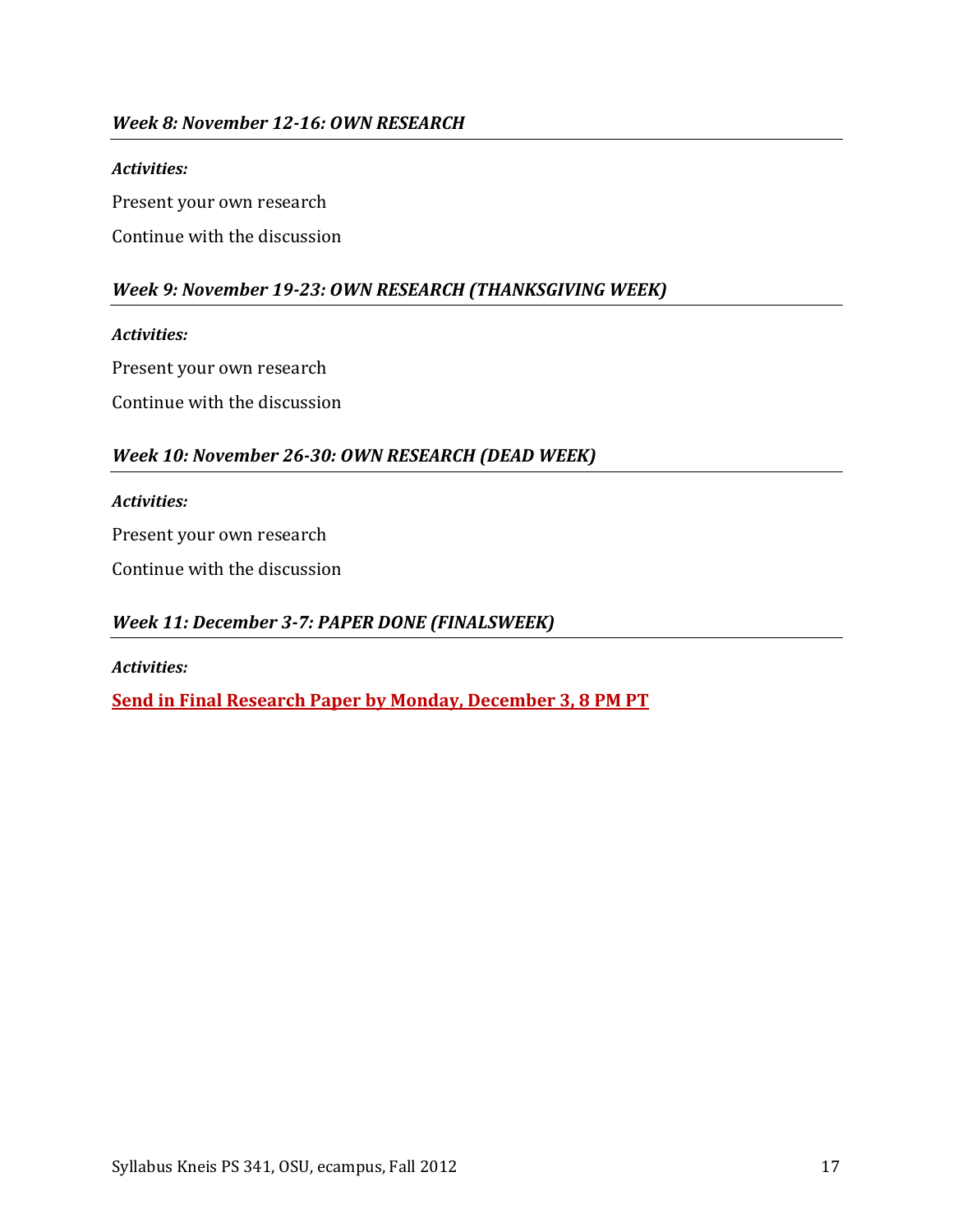## <span id="page-17-0"></span>**9. Appendix I: Presentation Guidelines**

### **9.1. When Introducing a Text**

*These questions need not be answered in that order or that directly – but these issues should be addressed or be kept in mind.*

- What is it about?
- Who is the author? (relevant if important person of history, but no extended biographies in presentation)
- What is the context?
- How is it written?
- What is the line of argument?
- How was it perceived? What has it achieved? (relevant if this text is a historical source or has had a deep impact on a field of research)
- own evaluations

## **9.2. WHEN PRESENTING YOUR OWN ANALYSIS OR ARGUMENT**

*These questions need not be answered in that order or that directly – but these issues should be addressed or be kept in mind.*

- Be transparent: name your sources, provide a handout with a bibliography and a structure of your presentation.
- Provide a clear line of argument
- Prefer analysis over opinion and personal experiences
- Be clear about what is your own analysis, and what is someone else's.

### **9.3. GENERAL PRESENTATION RULES (FOR ORAL PRESENTATIONS)**

- Everybody is nervous. EVERYBODY.
- Everybody makes mistakes.
- Preparation always helps.
- Practice.
- A seminar presentation is supposed to help you to learn.

#### *CONTENT*

- The presentation is not about you.
- It is about the content.

#### *STRUCTURE*

- You are *communicating*, not talking at somebody.
- Make sure you do everything to get your message across in the short time you have.
- Tell them what you're about to tell them.
- Tell them.
- Tell them what you've just told them.
- Intelligent redundancy is good.
- Patronizing is bad.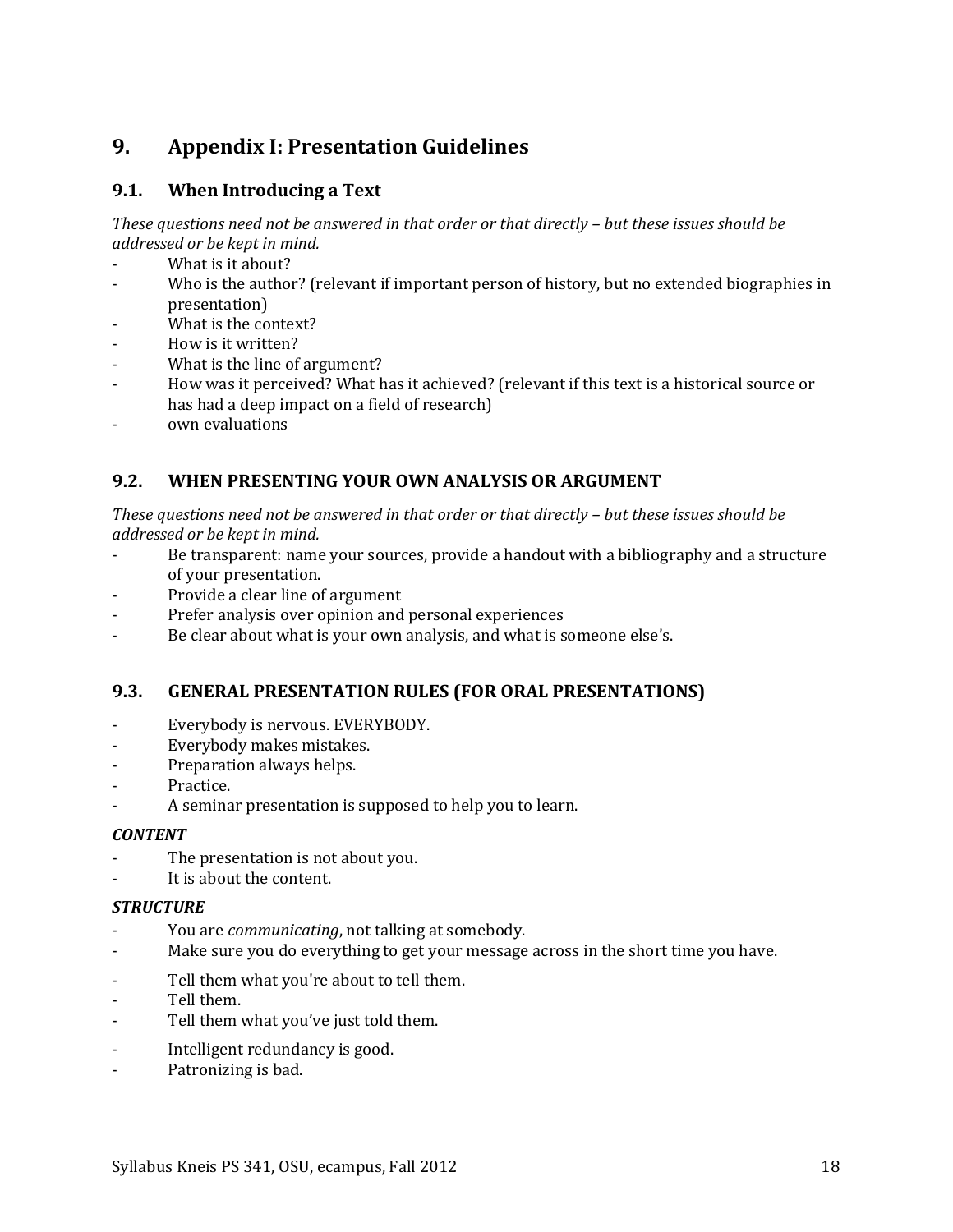#### *MODES OF PRESENTING*

- Do what you feel is most comfortable to you.
- Talk loudly and clearly.
- Make eye contact as much as possible.

#### *Reading out a written text:*

- pro: safety, you tend to forget less, you can formulate better
- contra: inflexible, less communicative

### *Speaking freely (without notes):*

- pro: flexible, can adapt to audience quickly, communicative
- contra: needs experience, you may forget things, imperfect formulations
- you may compensate with a handout

### *Speaking freely with notes*

- best of both worlds
- you may even write an introduction & a closing to read out

### *TIME*

- Time yourself. You have limited time allotted. Test out your presentation beforehand; then add 2-3 minutes. You will always take longer than planned.
- Provide a handout collating your most important findings, central quotes, a bibliography, and your contact information. If you forget to say something important in the presentation, it'll be there.

### *TECHNOLOGY*

- Use technology only if necessary.
- Only use technology that you know how to handle.
- Be sure to have reliable equipment. If possible, bring your own computer. Apple computer owners: bring an adapter cable for VGA.
- Make backups of your presentation. Make a backup of the backup.
- Be only as fancy as absolutely necessary. Anything flashy that distracts from your message can go.
- Sometimes, a blackboard is enough.
- A paper handout may substitute or supplement a visual presentation. It gives people something to take away.
- Be prepared for tech to break down.

### *ATTIRE*

- Look professional. This is work, it should look like that.
- Respect your audience.
- There will always be a question from the audience you won't like. Be cordial. Admit if you don't know something, promise to get back with more information.
- Know how to react: "Never answer the question that is asked of you. Answer the question that you wish had been asked of you." (Robert S. McNamara, *The Fog of War*, 87:11-87:19)

### *REMEMBER MURPHY'S LAW*

- Nothing is as easy as it seems. Everything takes longer than expected. And if something can go wrong it will, at the worst possible moment.
- Well, hopefully not. But be prepared anyway. Good luck!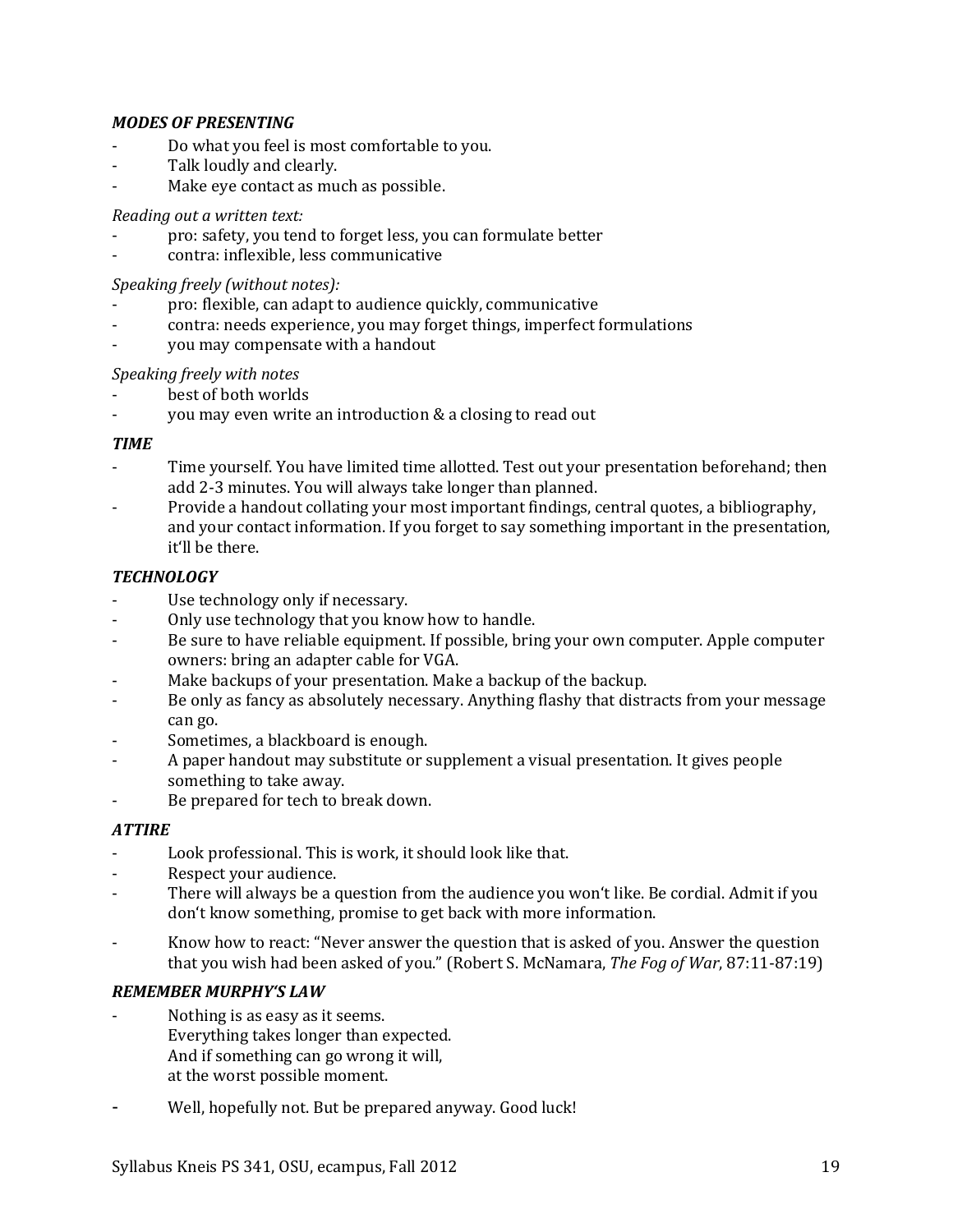## <span id="page-19-0"></span>**10. Appendix II: Citation Guide MLA**

You can use MLA or APA style for citations, see: <u>owl.english.purdue.edu/owl/resource/560/01.</u> The major rules are summarized here, as follows:

#### **Page/font format:**

- Font Size 12 pt (use a normal system font like Times New Roman, Arial, Cambria, etc.)
- Line spacing 1.5
- Footnotes: 10 pt, Line spacing 1
- Indent quotations longer than 3 lines, with 10 pt size font
- Mark omitted parts of a quotation with squared brackets to distinguish them from possible (round) brackets within the quotation:

"*Falling Down* is a smart film, but it struggles [...] to convince viewers that [the hero] represents an ultimately (mythologically) redundant model of white masculinity." (Kennedy 2000: 122)

**Bibliographical reference** in parentheses (Author Year: Page):

Blabla blabla (Soja 1989: 37).

When Works Cited holds more than one title of the same author and from the same year, specify text by adding letters to the publication date:

Blabla blabla (Soja 1989a: 37). Blabla blabla (Soja 1989b: 1).

**Footnotes** should be used only for further comments, not as bibliographical reference.

The **Works Cited** appears at the end of your paper. The format is the following:

#### **For articles in collective volumes:**

Name, First Name. "Article". In: Name, First Name, ed. *Larger Volume*. Publishing Place: Publishing House, Year. Pages.

e.g. Kennedy, Liam. "Paranoid Spatiality: Postmodern Urbanism and American Cinema." In: Balshaw Maria, Liam Kennedy, eds. *Urban Space and Representation.* London: Pluto, 2000. 116-30.

(use ed. for one Editor, eds. for multiple Editors)

#### **For articles in journals or magazines:**

Name, First Name. "Article". Name, First Name. *Magazine Title*. Magazine Number (Year): Pages.

e.g. Foucault, Michel. "Of Other Spaces." *Diacritics* 16.1 (1986): 22-27.

#### **For monographs:**

Name, First Name. *Larger Volume*. Publishing Place: Publishing House, Year. Pages.

e.g. Soja, Edward. *Postmodern Geographies: The Reassertion of Space in Critical Social Theory*. London: Verso, 1989.

**For internet articles:**Name, First Name. "Article." *Main Web Site Title*. URL. Retrieved MM/DD/YYYY.

(or variations, such as organization name or alias in the first place, depending on nature of the web site)

- e.g. Edmunds, R. David. "The US-Mexican War: A Major Watershed." *PBS.*  pbs.org/kera/usmexicanwar/war/major\_watershed.html. Retrieved 09/01/2009.
- e.g. World Health Organization (WHO). *Active Ageing: A Policy Framework*. Geneva: WHO, 2002. who.int/ageing/publications/active/en. Retrieved 08/25/2011.